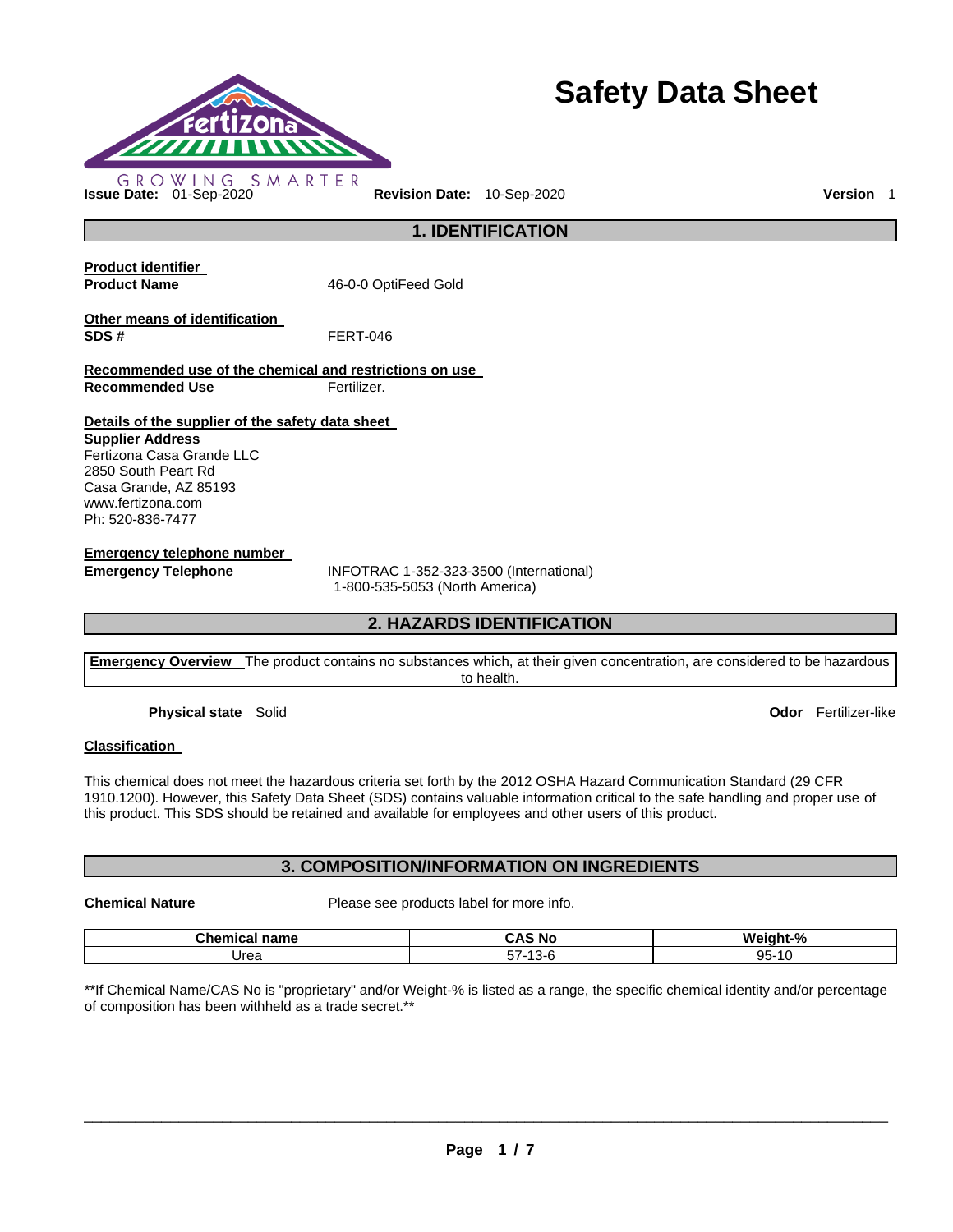# \_\_\_\_\_\_\_\_\_\_\_\_\_\_\_\_\_\_\_\_\_\_\_\_\_\_\_\_\_\_\_\_\_\_\_\_\_\_\_\_\_\_\_\_\_\_\_\_\_\_\_\_\_\_\_\_\_\_\_\_\_\_\_\_\_\_\_\_\_\_\_\_\_\_\_\_\_\_\_\_\_\_\_\_\_\_\_\_\_\_\_\_\_ **4. FIRST AID MEASURES**

#### **Description of first aid measures**

| <b>General Advice</b>     | Provide this SDS to medical personnel for treatment.                                                                                                                                          |
|---------------------------|-----------------------------------------------------------------------------------------------------------------------------------------------------------------------------------------------|
| <b>Eye Contact</b>        | Rinse cautiously with water for several minutes. Remove contact lenses, if present and<br>easy to do. Continue rinsing. If eye irritation persists: Get medical advice/attention.             |
| <b>Skin Contact</b>       | Wash with plenty of water. Take off contaminated clothing. Wash contaminated clothing<br>before reuse. If skin irritation persists, call a physician.                                         |
| <b>Inhalation</b>         | Remove exposed individual(s) to fresh air for 20 minutes. Consult a physician/poison center<br>if individual's condition declines or if symptoms persist.                                     |
| Ingestion                 | Rinse mouth. Do NOT induce vomiting. Drink 1 or 2 glasses of water. Never give anything<br>by mouth to an unconscious person. Call a poison center or doctor/physician if you feel<br>unwell. |
|                           | Most important symptoms and effects, both acute and delayed                                                                                                                                   |
| <b>Symptoms</b>           | May cause eye and skin irritation. Coughing.                                                                                                                                                  |
|                           | Indication of any immediate medical attention and special treatment needed                                                                                                                    |
| <b>Notes to Physician</b> | Treat symptomatically.                                                                                                                                                                        |

# **5. FIRE-FIGHTING MEASURES**

# **Suitable Extinguishing Media**

Use extinguishing measures that are appropriate to local circumstances and the surrounding environment.

#### **Unsuitable Extinguishing Media** Not determined.

#### **Specific Hazards Arising from the Chemical**

Product is not flammable.

## **Protective equipment and precautions for firefighters**

As in any fire, wear self-contained breathing apparatus pressure-demand, MSHA/NIOSH (approved or equivalent) and full protective gear.

# **6. ACCIDENTAL RELEASE MEASURES**

#### **Personal precautions, protective equipment and emergency procedures**

| <b>Personal Precautions</b>                          | Wear protective clothing as described in Section 8 of this safety data sheet. Ventilate area<br>of leak or spill.                                         |
|------------------------------------------------------|-----------------------------------------------------------------------------------------------------------------------------------------------------------|
| <b>Environmental precautions</b>                     |                                                                                                                                                           |
| <b>Environmental precautions</b>                     | Do not allow into any sewer, on the ground or into any body of water. See Section 12 for<br>additional Ecological Information.                            |
| Methods and material for containment and cleaning up |                                                                                                                                                           |
| <b>Methods for Containment</b>                       | Prevent further leakage or spillage if safe to do so.                                                                                                     |
| <b>Methods for Clean-Up</b>                          | Avoid creating dust. Reclaim where possible. Sweep up and shovel into suitable containers<br>for disposal. For waste disposal, see section 13 of the SDS. |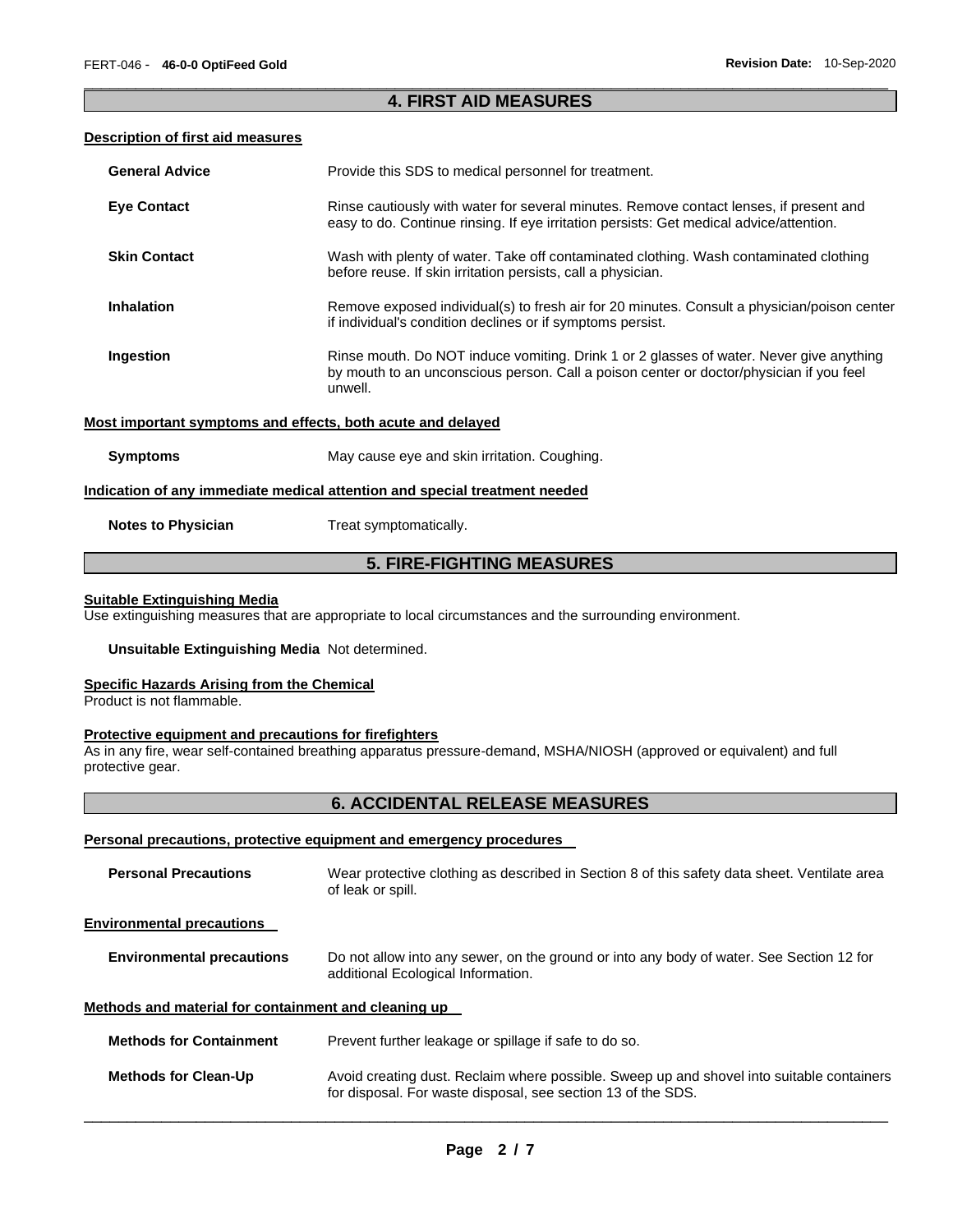**Not determined** 

# \_\_\_\_\_\_\_\_\_\_\_\_\_\_\_\_\_\_\_\_\_\_\_\_\_\_\_\_\_\_\_\_\_\_\_\_\_\_\_\_\_\_\_\_\_\_\_\_\_\_\_\_\_\_\_\_\_\_\_\_\_\_\_\_\_\_\_\_\_\_\_\_\_\_\_\_\_\_\_\_\_\_\_\_\_\_\_\_\_\_\_\_\_ **7. HANDLING AND STORAGE**

#### **Precautions for safe handling**

**Advice on Safe Handling** Avoid generation of dust. Wear eye/face protection. Wear protective gloves/protective clothing. Do not eat, drink or smoke when using this product. Use personal protection recommended in Section 8. Wash face, hands and any exposed skin thoroughly after handling. Avoid breathing dusts. Use only in well ventilated areas. Observe precautions found on the label.

## **Conditions for safe storage, including any incompatibilities**

| Storage Conditions |  |  | Keep containers tightly closed in a dry, cool and well-ventilated place. |
|--------------------|--|--|--------------------------------------------------------------------------|
|--------------------|--|--|--------------------------------------------------------------------------|

**Incompatible Materials Strong oxidizing agents. Strong acids. Strong bases.** 

# **8. EXPOSURE CONTROLS/PERSONAL PROTECTION**

| <b>Exposure Guidelines</b>                                            | This product, as supplied, does not contain any hazardous materials with occupational<br>exposure limits established by the region specific regulatory bodies                                                                                                                                                                         |
|-----------------------------------------------------------------------|---------------------------------------------------------------------------------------------------------------------------------------------------------------------------------------------------------------------------------------------------------------------------------------------------------------------------------------|
| <b>Appropriate engineering controls</b>                               |                                                                                                                                                                                                                                                                                                                                       |
| <b>Engineering Controls</b>                                           | Apply technical measures to comply with the occupational exposure limits. Maintain eye<br>wash fountain and quick-drench facilities in work area.                                                                                                                                                                                     |
| Individual protection measures, such as personal protective equipment |                                                                                                                                                                                                                                                                                                                                       |
| <b>Eye/Face Protection</b>                                            | Safety glasses as a minimum for protection. Refer to 29 CFR 1910.133 for eye and face<br>protection regulations.                                                                                                                                                                                                                      |
| <b>Skin and Body Protection</b>                                       | Wear protective gloves and protective clothing. Refer to 29 CFR 1910.138 for appropriate<br>skin and body protection.                                                                                                                                                                                                                 |
| <b>Respiratory Protection</b>                                         | If necessary, wear a MSHA/NIOSH-approved respirator. Refer to 29 CFR 1910.134 for<br>respiratory protection requirements.                                                                                                                                                                                                             |
|                                                                       | <b>General Hygiene Considerations</b> Avoid contact with skin, eyes and clothing. After handling this product, wash hands before<br>eating, drinking, or smoking. If contact occurs, remove contaminated clothing. If needed,<br>take first aid action shown on section 4 of this SDS. Launder contaminated clothing before<br>reuse. |

# **9. PHYSICAL AND CHEMICAL PROPERTIES**

# **Information on basic physical and chemical properties**

| <b>Physical state</b><br>Appearance | Solid<br>Not determined | Odor                       | Fertilizer-like |
|-------------------------------------|-------------------------|----------------------------|-----------------|
| Color                               | Not determined          | <b>Odor Threshold</b>      | Not determine   |
| <b>Property</b>                     | <b>Values</b>           | <b>Remarks</b><br>• Method |                 |
| рH                                  | Not determined          |                            |                 |
| Melting point / freezing point      | Not determined          |                            |                 |
| Boiling point / boiling range       | Not determined          |                            |                 |
| <b>Flash point</b>                  | Not determined          |                            |                 |
| <b>Evaporation Rate</b>             | Not determined          |                            |                 |
| <b>Flammability (Solid, Gas)</b>    | Not determined          |                            |                 |
| <b>Flammability Limit in Air</b>    |                         |                            |                 |
| Upper flammability or explosive     | Not determined          |                            |                 |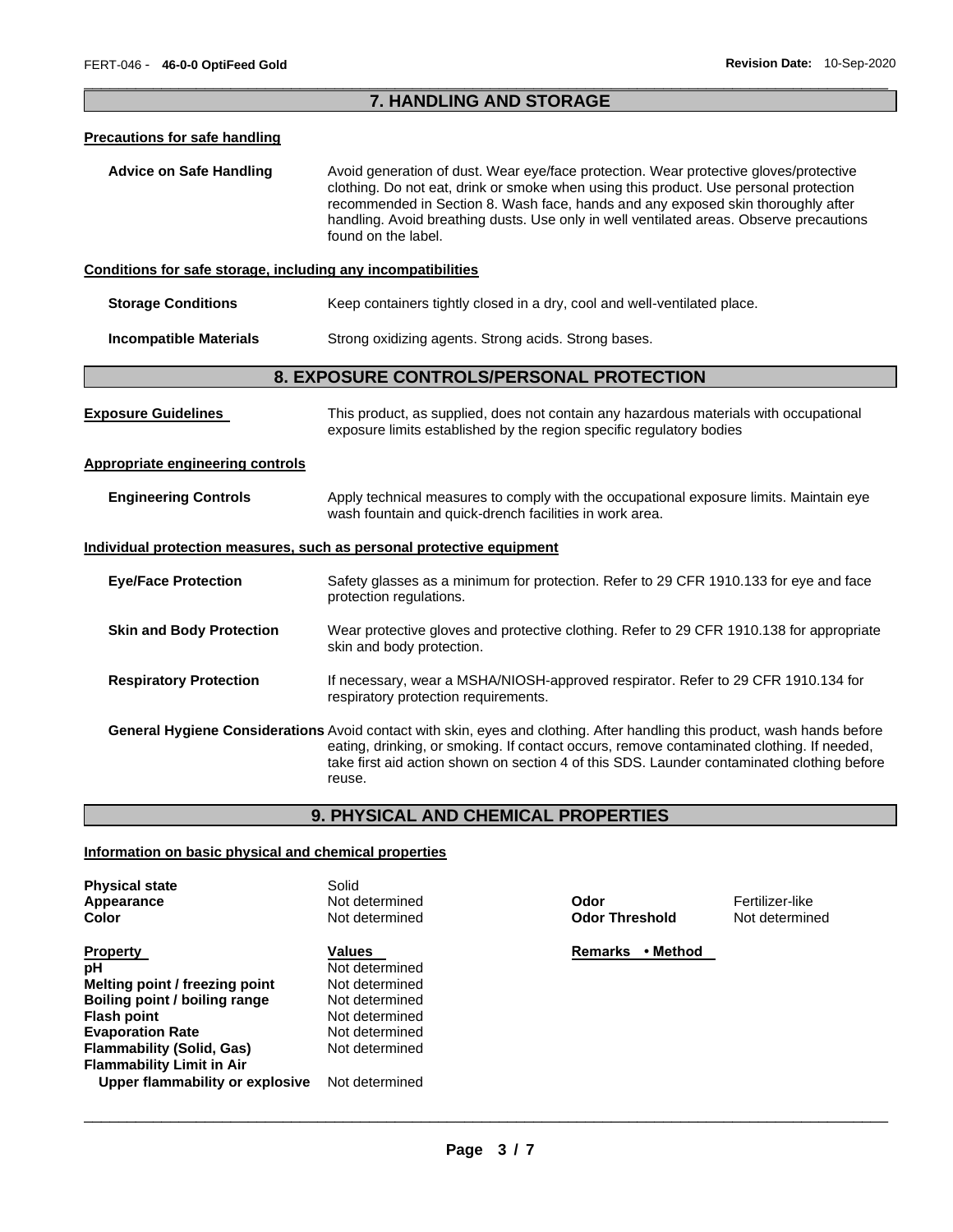| Not determined   |
|------------------|
|                  |
| Not determined   |
| Not determined   |
| Not determined   |
| Soluble in water |
| Not determined   |
| Not determined   |
| Not determined   |
| Not determined   |
| Not determined   |
| Not determined   |
| Not determined   |
| Not determined   |
|                  |

# **10. STABILITY AND REACTIVITY**

\_\_\_\_\_\_\_\_\_\_\_\_\_\_\_\_\_\_\_\_\_\_\_\_\_\_\_\_\_\_\_\_\_\_\_\_\_\_\_\_\_\_\_\_\_\_\_\_\_\_\_\_\_\_\_\_\_\_\_\_\_\_\_\_\_\_\_\_\_\_\_\_\_\_\_\_\_\_\_\_\_\_\_\_\_\_\_\_\_\_\_\_\_

#### **Reactivity**

**limits** 

Not reactive under normal conditions.

## **Chemical stability**

Stable under recommended storage conditions.

#### **Possibility of hazardous reactions**

None under normal processing.

#### **Conditions to Avoid**

Keep out of reach of children. Avoid generation of dust.

#### **Incompatible materials**

Strong oxidizing agents. Strong acids. Strong bases.

## **Hazardous decomposition products**

None known based on information supplied.

# **11. TOXICOLOGICAL INFORMATION**

# **Information on likely routes of exposure**

| <b>Product Information</b> |                                                         |
|----------------------------|---------------------------------------------------------|
| <b>Eye Contact</b>         | May cause mechanical eye irritation.                    |
| <b>Skin Contact</b>        | Prolonged contact may cause redness and irritation.     |
| <b>Inhalation</b>          | May cause irritation if inhaled.                        |
| Ingestion                  | May cause nausea, vomiting, stomach ache, and diarrhea. |

## **Component Information**

| <b>Chemical name</b> | Oral LD50                | <b>Dermal LD50</b> | <b>Inhalation LC50</b> |
|----------------------|--------------------------|--------------------|------------------------|
| Urea                 | Rat<br>$= 8471$<br>mg/kg |                    |                        |
| $57-13-6$            |                          |                    |                        |

# **Symptoms related to the physical, chemical and toxicological characteristics**

**Symptoms** Please see section 4 of this SDS for symptoms.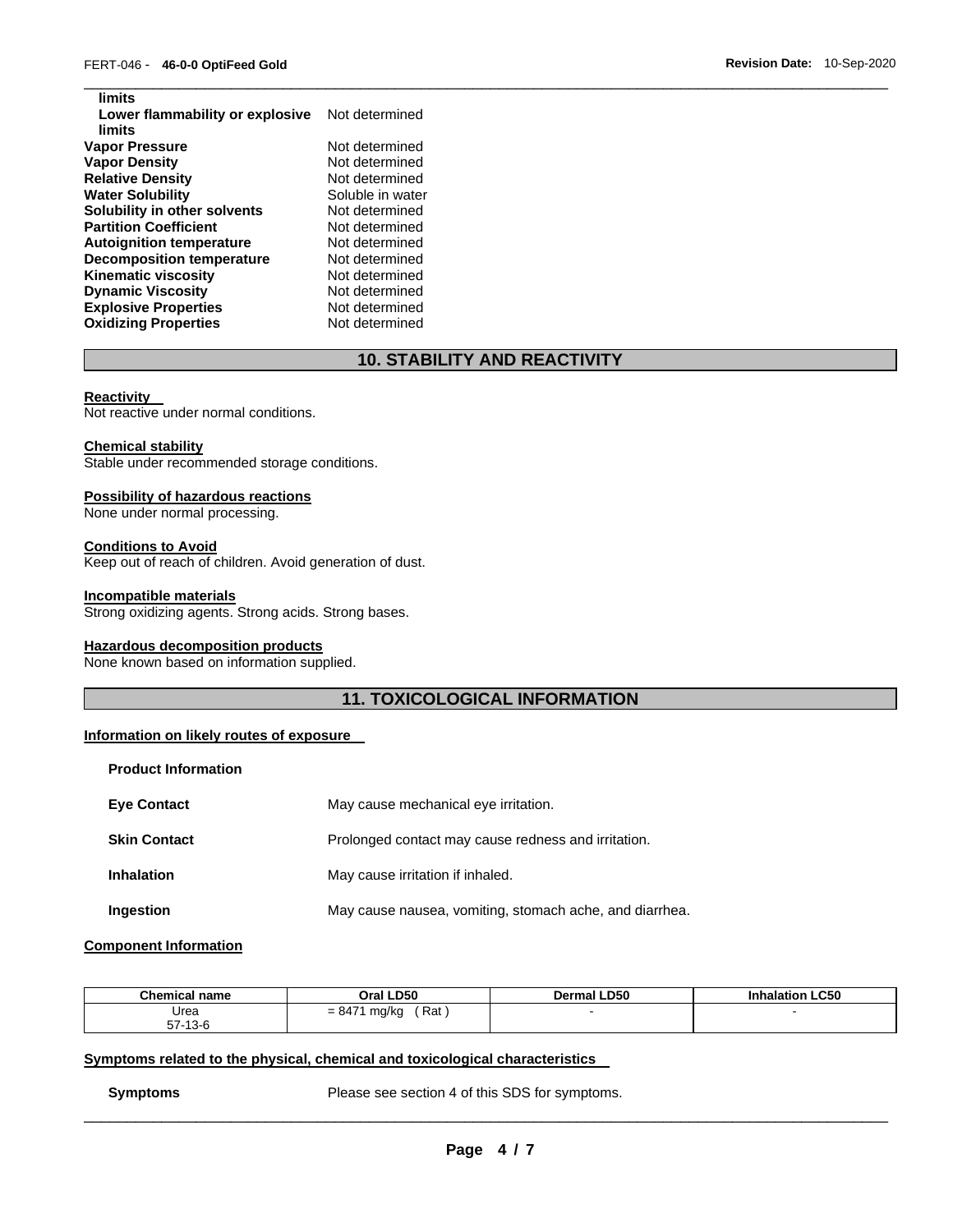#### **Delayed and immediate effects as well as chronic effects from short and long-term exposure**

**Carcinogenicity** Based on the information provided, this product does not contain any carcinogens or potential carcinogens as listed by OSHA, IARC or NTP.

\_\_\_\_\_\_\_\_\_\_\_\_\_\_\_\_\_\_\_\_\_\_\_\_\_\_\_\_\_\_\_\_\_\_\_\_\_\_\_\_\_\_\_\_\_\_\_\_\_\_\_\_\_\_\_\_\_\_\_\_\_\_\_\_\_\_\_\_\_\_\_\_\_\_\_\_\_\_\_\_\_\_\_\_\_\_\_\_\_\_\_\_\_

#### **Numerical measures of toxicity**

**The following values are calculated based on chapter 3.1 of the GHS document** . **Oral LD50** 8,471.00 mg/kg

# **12. ECOLOGICAL INFORMATION**

#### **Ecotoxicity**

An environmental hazard cannot be excluded in the event of unprofessional handling or disposal.

#### **Component Information**

| Chemical name | Algae/aguatic plants | Fish                         | Crustacea                        |
|---------------|----------------------|------------------------------|----------------------------------|
| Jrea          |                      | 16200 - 18300: 96 h Poecilia | 10000: 24 h Daphnia magna Straus |
| $57-13-6$     |                      | reticulata mg/L LC50         | mg/L EC50 3910: 48 h Daphnia     |
|               |                      |                              | magna mg/L EC50 Static           |

## **Persistence/Degradability**

Not determined.

#### **Bioaccumulation**

There is no data for this product.

#### **Mobility**

| <b>Chemical name</b> | coefficient<br>Partition<br>αı |
|----------------------|--------------------------------|
| Urea                 | 1.59<br>- 1                    |
| $57 - 13 - 6$        |                                |

## **Other Adverse Effects**

Not determined

# **13. DISPOSAL CONSIDERATIONS**

#### **Waste Treatment Methods**

| <b>Disposal of Wastes</b>     | Disposal should be in accordance with applicable regional, national and local laws and<br>regulations. |
|-------------------------------|--------------------------------------------------------------------------------------------------------|
| <b>Contaminated Packaging</b> | Disposal should be in accordance with applicable regional, national and local laws and<br>regulations. |

# **14. TRANSPORT INFORMATION**

| <b>Note</b> | Please see current shipping paper for most up to date shipping information, including<br>exemptions and special circumstances. |
|-------------|--------------------------------------------------------------------------------------------------------------------------------|
| <u>DOT</u>  | Not regulated                                                                                                                  |
| <b>IATA</b> | Not regulated                                                                                                                  |
| <b>IMDG</b> | Not regulated                                                                                                                  |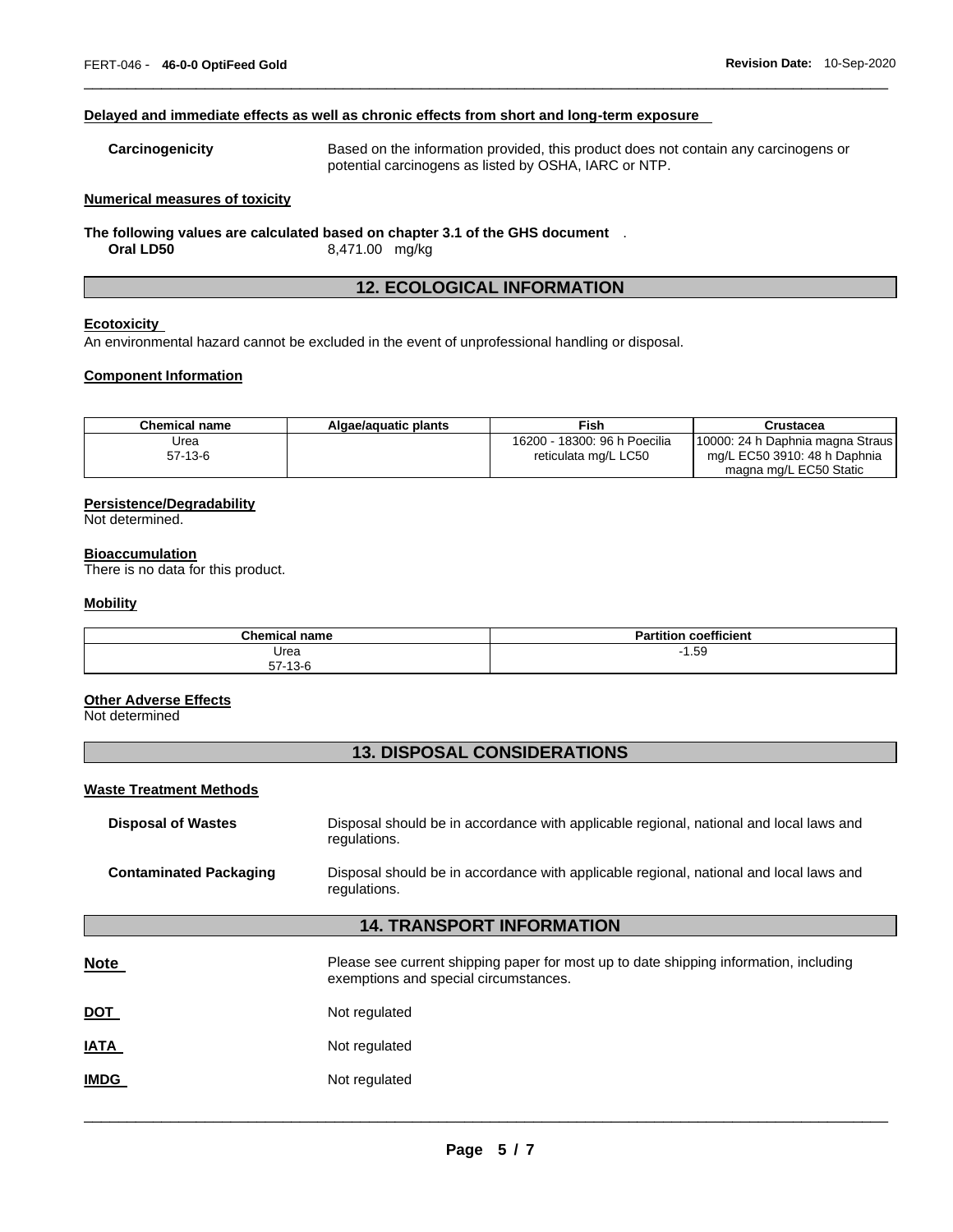# \_\_\_\_\_\_\_\_\_\_\_\_\_\_\_\_\_\_\_\_\_\_\_\_\_\_\_\_\_\_\_\_\_\_\_\_\_\_\_\_\_\_\_\_\_\_\_\_\_\_\_\_\_\_\_\_\_\_\_\_\_\_\_\_\_\_\_\_\_\_\_\_\_\_\_\_\_\_\_\_\_\_\_\_\_\_\_\_\_\_\_\_\_ **15. REGULATORY INFORMATION**

#### **International Inventories**

| <b>Chemical name</b> | <b>TSCA TSCA Inventory DSL/NDSL EINECS/ELIL</b><br><b>Status</b> | <b>NCS</b> | <b>ENCS</b> | <b>IECSC</b> | <b>KECL</b> | <b>PICCS</b> | <b>AICS</b> |
|----------------------|------------------------------------------------------------------|------------|-------------|--------------|-------------|--------------|-------------|
| Urea                 | <b>ACTIVE</b>                                                    |            |             |              |             |              |             |

**Legend:** 

*TSCA - United States Toxic Substances Control Act Section 8(b) Inventory* 

*DSL/NDSL - Canadian Domestic Substances List/Non-Domestic Substances List* 

*EINECS/ELINCS - European Inventory of Existing Chemical Substances/European List of Notified Chemical Substances* 

*ENCS - Japan Existing and New Chemical Substances* 

*IECSC - China Inventory of Existing Chemical Substances* 

*KECL - Korean Existing and Evaluated Chemical Substances* 

*PICCS - Philippines Inventory of Chemicals and Chemical Substances* 

*AICS - Australian Inventory of Chemical Substances* 

#### **US Federal Regulations**

#### **CERCLA**

This material, as supplied, does not contain any substances regulated as hazardous substances under the Comprehensive Environmental Response Compensation and Liability Act (CERCLA) (40 CFR 302) or the Superfund Amendments and Reauthorization Act (SARA) (40 CFR 355).

#### **SARA 313**

Section 313 of Title III of the Superfund Amendments and Reauthorization Act of 1986 (SARA). This product does not contain any chemicals which are subject to the reporting requirements of the Act and Title 40 of the Code of Federal Regulations, Part 372

#### **CWA (Clean Water Act)**

This product does not contain any substances regulated as pollutants pursuant to the Clean Water Act (40 CFR 122.21 and 40 CFR 122.42)

## **US State Regulations**

#### **California Proposition 65**

This product does not contain any Proposition 65 chemicals.

#### **U.S. State Right-to-Know Regulations**

This product does not contain any substances regulated under applicable state right-to-know regulations